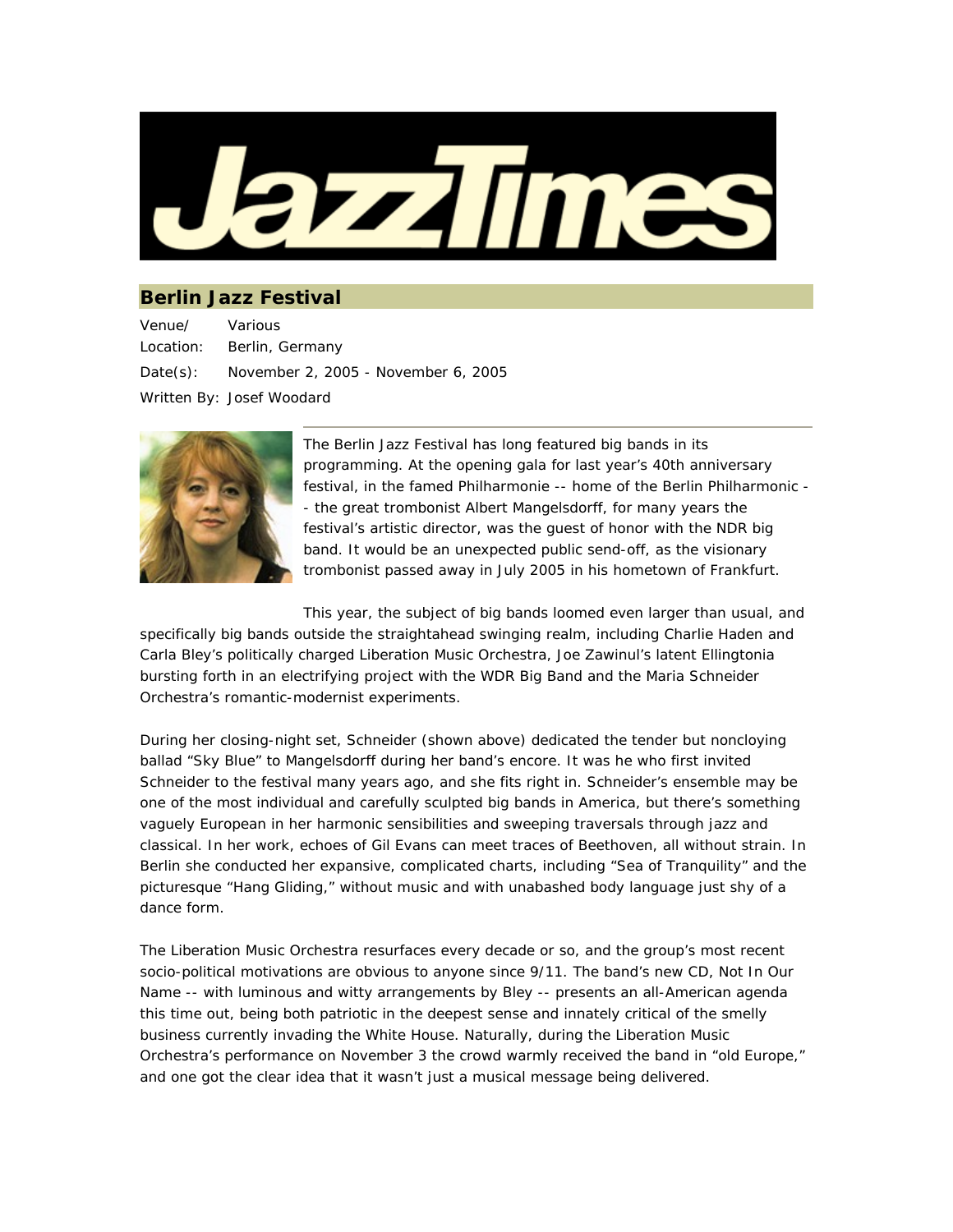A different kind of revelation was in store with the Joe Zawinul Project, a surprisingly smooth expansion of Zawinul's plugged-in music for combos reconfigured for a big-band package. In fact, the compelling success of this project, initiated in Koln last year and worthy of much ado, isn't so surprising. Zawinul was always an Ellington-infused player and composer -- a oneman, two-fisted big band -- although his improvisatory restlessness, funky nature and stubborn individuality kept him out of traditional contexts. On November 5 at the Haus der Berliner Festspiele, the festival's main theater, Zawinul's core electric rhythm section was fleshed out by a big band teeming with ace players who navigated the hairpin turns of Zawinul's music. Clearly, this was this festival's artistic acme, and hopefully much more than a specialty project. Zawinul with a tight big band must be heard -- and felt, right in the sternum.

The Kulturbrauerei, a fairly new festival venue, is an oasis of coolness in a former brewery in the formerly East Berlin-based Prenzlauer Berg area. On November 5 the hall hosted the Italian big band L'Orchestra di Piazza Vittorio and its wildly multicultural inventions -- a festival in itself. The next night Turkish fretless guitarist Erkan Ogur played beautifully with fretted-guitar player Philip Catherine, and the almost too wizardly Italian pianist Stefano Bollani demonstrated flashy pyrotechnics and good-natured humor in his duet with dazzling accordionist Stian Carstensen (also heard in the band Farmer's Market on November 4).

Jazz Fest Berlin 2005 also continued the trend of hosting players from different parts of the world. This year it was Italy, and who better to headline that segment of the program than trumpeter Enrico Rava? The wily and wise veteran seems to be getting deeper as he gets older, sliding seamlessly from the virtuoso trumpet tradition to enigmatic space-loving mode. Young pianist Livio Minafra (son of Pino) showed chops and promise, and pianist and accordionist Antonello Salis ventured artfully from freedom to Beatlesque snippets in a fluid late night duet with the young guitarist Paolo Angeli.

In other notable music news, Bill Frisell's trio, with violinist Jenny Scheinman and guitarist/lap steeler Greg Liesz, put brain-opening new spins on the John Lennon songbook during its November 3 performance. Frisell has found his way into the musical heart of Lennon without leaving his own personality behind, and you get the feeling John would very much approve – and perhaps even want to sit in.

Lest they would get lost in the thicket of the festival's program, one of the finest and most experimental performances was on November 4 by the Frank Gratkowski Doppelquartet, a double quartet featuring the likes of drummer Gerry Hemingway and the loveable Paul Lovens and trumpeter Herb Robertson. This was the most inspired meeting of inside and outside playing, with structure and freedom flowing freely.

What's a festival without a minor flap/conversation piece? This year's model was provided by the eccentric Brazilian genius Hermeto Pascoal, who played on November 4. He fulfilled his contract, and crowd expectations, by putting on a hot show that featured his rough-and-ready vocal solos, which include gargling, whistling and whirls of notes on his keyboard. His band was an able bunch, all fluent in the complex vocabulary of Pascoal's writing. But Pascoal's duet with the maverick Dutch drummer Han Bennink went quickly south when the Brazilian abruptly left the stage as soon as he hit it. Apparently, there were communication mishaps preventing what could have been a strange magic. But Bennink seized the spotlight for a ripe